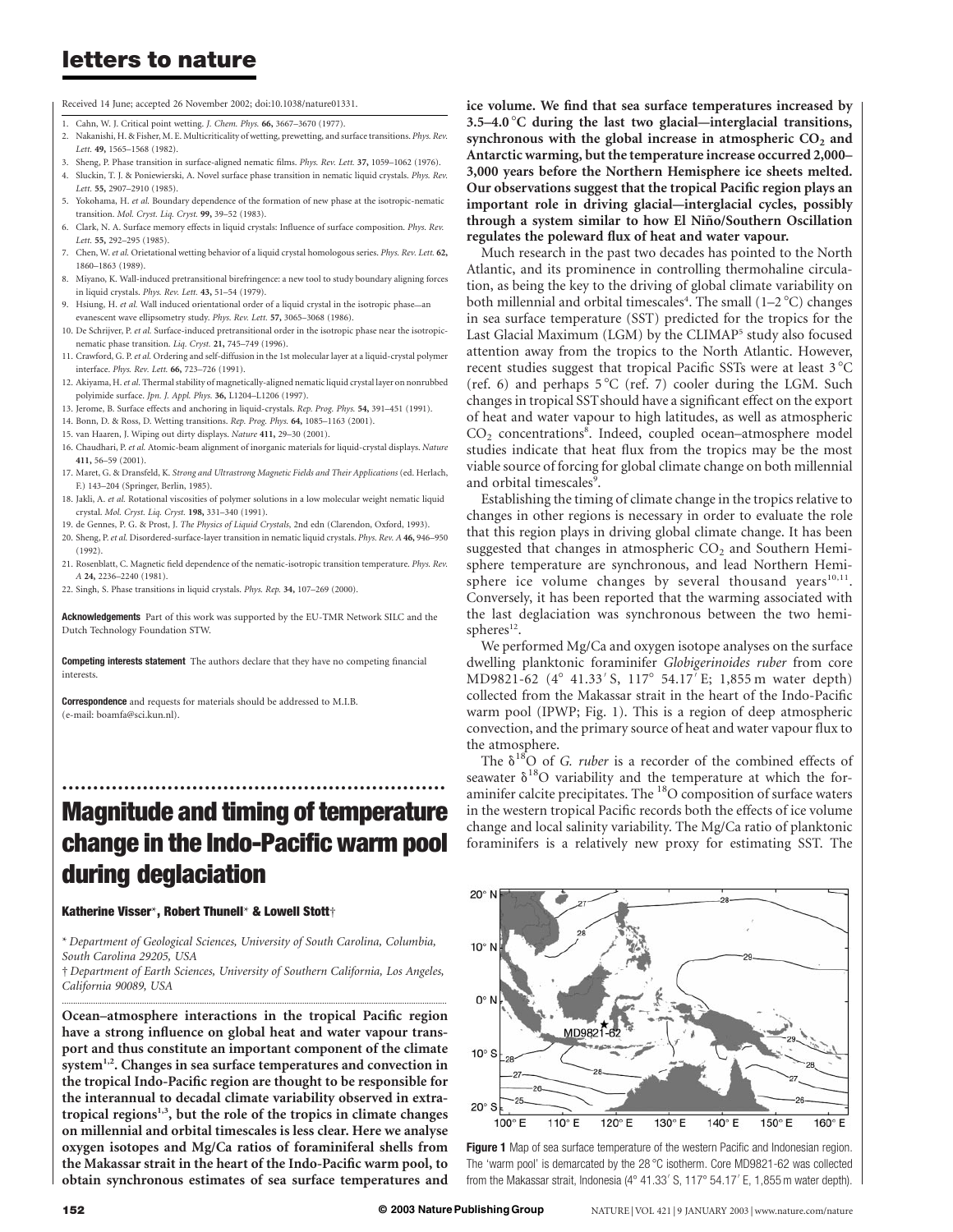temperature dependence of Mg incorporation into planktonic foraminiferal calcite has been verified both in culturing experiments<sup>13</sup> and field studies<sup>14</sup>. As the Mg/Ca of planktonic foraminifer is not influenced by the same parameters as  $\delta^{18}O$ , it can be used in parallel with  $\delta^{18}O$  to estimate what fraction of the  $\delta^{18}O$  signal is due to ice volume or local salinity changes. Additionally, by measuring Mg/Ca and  $\delta^{18}$ O on the same samples we can determine the relative phasing between tropical SST change and high latitude deglaciation. To calculate SST, we used an equation<sup>15</sup> developed for G. ruber from South China Sea surface sediment samples recovered from depths less than 2,000 m: Mg/Ca  $\text{(mmol mol)}^{-1}$ ) = 0.38 exp[0.089 SST  $({}^{\circ}C)$ ].

This equation has same exponential term as the equation developed by Lea et al.<sup>6</sup> for the equatorial Pacific, but differs by having a larger pre-exponential constant. It has been shown that increased dissolution decreases the pre-exponential constant<sup>16</sup>. This suggests that the South China Sea samples used in the Hastings et al.<sup>15</sup> calibration may have been better preserved than the tropical Pacific samples used by Lea et al.<sup>6</sup>. Several lines of evidence indicate that calcite is well preserved in our core. First, the core depth (1,855 m) is well above both the present day  $(\sim 3,400 \,\mathrm{m})$  and glacial-age lysocline depths  $({\sim}4,100 \,\text{m})^{17}$ . Second, aragonite, which dissolves more easily than calcite, is present throughout the core. Third, there is no significant difference in the average shell weight of G. ruber between the interglacial (11.6 and 11.1 µg per shell for marine isotope stages (MIS) 1 and 5e, respectively) and glacial periods (11.3 and 11.8  $\mu$ g per shell for MIS 2 and 6, respectively). Thus, we chose to use the Hastings et al.<sup>15</sup> equation, because our core is relatively unaffected by dissolution and the estimated Holocene temperatures are very similar to modern day temperatures ( $\sim$ 28–29 °C) at our core location.

The age model for the portion of the core that extends back

through the last glacial is based on 10 accelerator mass spectrometry  $(AMS)^{14}$ C dates that were determined on G. ruber and converted to calendar years. For the penultimate glacial and last interglacial (MIS 6 and 5e), the G. ruber  $\delta^{18}O$  record was correlated to the SPECMAP stacked  $\delta^{18}O$  chronology<sup>18</sup>. The time scale was constructed assuming constant sedimentation rates between radiocarbon dates and isotope tie points. On the basis of this age model, the average sample spacing is  $\sim$ 400 yr.

We used two different approaches to estimate the magnitude of the temperature changes across the last two glacial terminations from the Mg/Ca data. First, we averaged the temperatures determined for all samples within each of the glacial (MIS 2 and 6) and interglacial (MIS 1 and 5e) intervals (Fig. 2). This approach yields SST changes of 3.3  $\pm$  0.6 °C and 4.1  $\pm$  0.6 °C across terminations I and II, respectively, and are considered conservative estimates of the total SST change. These data also suggest that, on average, western tropical Pacific SSTs were the same during stages 2 and 6 (25.8 and 25.9 °C), and that the last interglacial was approximately  $1^{\circ}$ C warmer than the Holocene (30.0 versus  $29.1 \degree C$ ) at this location. The second approach uses three consecutive samples that represent the minimum glacial and maximum interglacial temperatures, and yields temperature changes of 3.7  $\pm$  0.6 °C and 5.3  $\pm$  0.7 °C across terminations I and II, respectively (Fig. 2). These temperature estimates are supported by our oxygen isotope data. The amplitudes of the  $\delta^{18}$ O changes across terminations I and II are 1.7‰ and 1.9‰, respectively (Fig. 2), of which 0.9‰ and 1.1‰, respectively, is attributed to the change in global ice volume<sup>11,19</sup>. Assuming no salinity change, this translates into a temperature change of  $\sim$ 3.6 °C across both terminations, using the  $\delta^{18}$ O–temperature relationship of 0.22‰  $\delta^{18}O \equiv 1^{\circ}C$  (ref. 20). These Mg/Ca and  $\delta^{18}O$  derived temperature changes are larger than those estimated by CLIMAP<sup>5</sup> for this region, but are in line with a growing body of evidence that



Figure 2 Globigerinoides ruber oxygen isotope (purple curve) and Mg/Ca SST (green curve) records for core MD9821-62 plotted versus time for MIS 1 and 2 (a) and MIS 5e and 6 (b). For both terminations, the surface temperature warming occurs several thousand years before the decrease in ice volume reflected by the  $\delta^{18}$ O record.



Figure 3 Comparison of the MD9821-62  $G.$  ruber  $\delta^{18}$ O (purple curve) and Mg/Ca SST (green curve) records with the Vostok  $CO<sub>2</sub>$  (red curve) and deuterium isotope (blue curve) records<sup>22</sup>. The deuterium record reflects changes in atmospheric temperature over Antarctica. The change in the Mg/Ca, deuterium and  $CO<sub>2</sub>$  records during both deglaciations occurs before the  $\delta^{18}$ O change.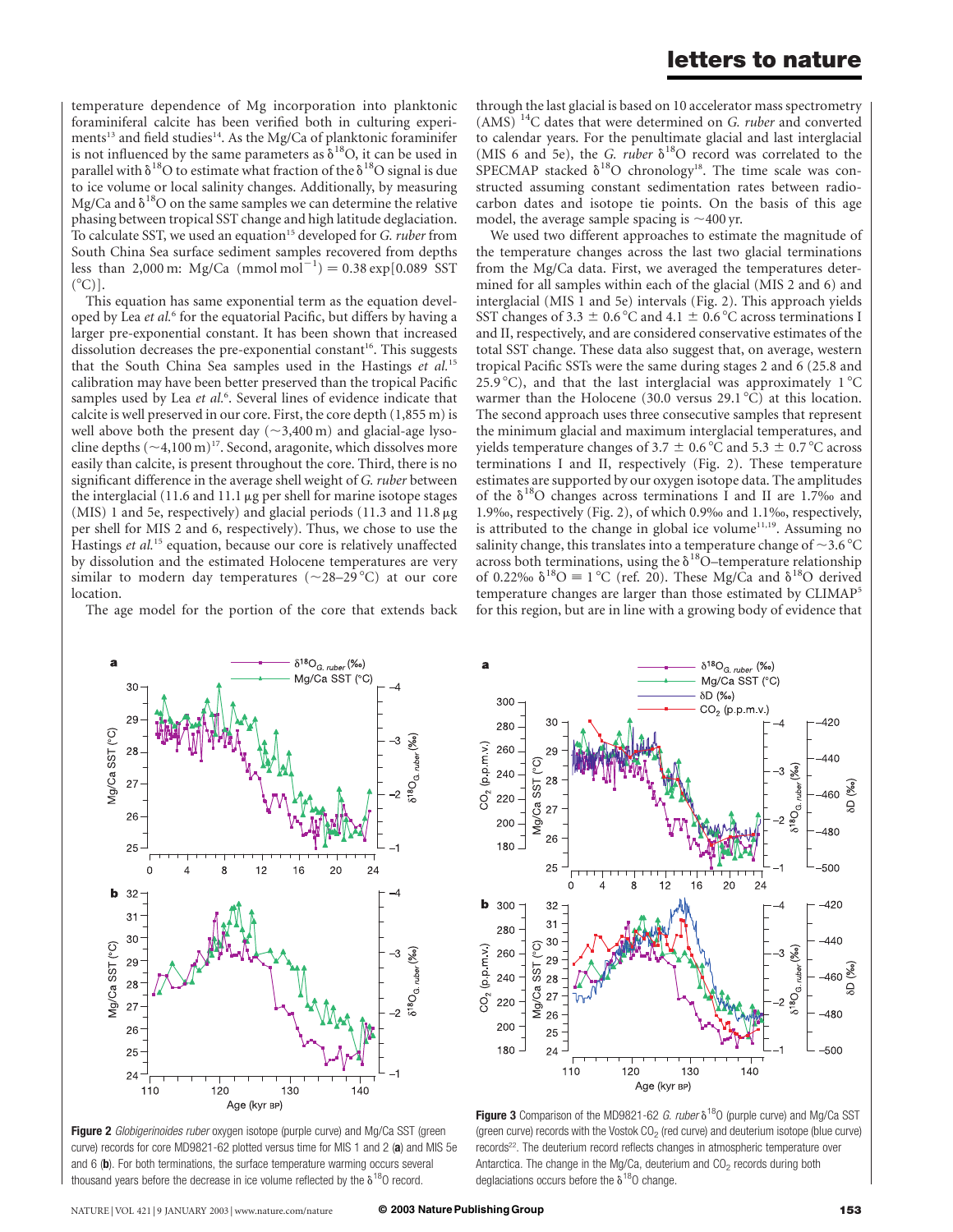# letters to nature

suggests that the tropical oceans were  $3-5$  °C colder during the  $LGM^{6,7}$ .

For both terminations, the change in Mg/Ca is not synchronous with the change in  $\delta^{18}O$  (Fig. 2). As the G. ruber  $\delta^{18}O$  record reflects both local changes in SST and global ice volume, the timing of change in the Mg/Ca and  $\delta^{18}O$  records should be similar during the period of surface temperature warming associated with deglaciation. However, for both terminations, the  $\delta^{18}O$  records continue to decrease for several thousand years after the Mg/Ca records indicate that SST reached interglacial values. This additional change in  $\delta^{18}O$ is interpreted as reflecting the decrease in global ice volume. Within the limits of our age model, we estimate that the  $\delta^{18}O$  ice volume changes lag the Mg/Ca SST changes by 2,000–3,000 yr. For example, during termination I, SST reaches the modern interglacial value of 29 °C by  $\sim$  12 kyr ago, while  $\delta$ <sup>18</sup>O continues to decrease until at least 10 kyr ago. Our findings indicate that the tropical western Pacific region warmed before the melting of Northern Hemisphere ice sheets during the last two deglaciations. This phase relationship is consistent with that recently reported for the equatorial Pacific<sup>6</sup>.

What are the broader implications of our findings concerning the magnitude and timing of SST change in the Indo-Pacific warm pool during the last two glacial–interglacial transitions? The global atmosphere is very sensitive to changes in tropical SST<sup>2</sup>, particularly with regards to its effect on fluxes of heat and water vapour to higher latitudes. The tropics, in general, and the Indo-Pacific warm pool, in particular, are the main regions from which water vapour is supplied to the atmosphere. As water vapour is one of the main greenhouse gases, substantial variations in the moisture content of the atmosphere associated with past changes in SST can be expected to have had a major role in global climate change. It has been estimated that during the last glacial period the absolute water vapour content of the atmosphere at sea level in the tropics was 70% of the modern value, and that the greenhouse effect of this decrease in water vapour led to a global cooling of  $2^{\circ}C$  (ref. 21). Similarly, a decrease in tropical Indo-Pacific SST during glacial periods of 3.5– 5 8C should contribute to the 80 p.p.m. decrease in atmospheric  $CO<sub>2</sub>$  concentration recorded in ice cores<sup>22</sup>, owing to the fact that  $CO<sub>2</sub>$  is more soluble in colder water. For a 1 °C increase in temperature, the equilibrium partial pressure of  $CO<sub>2</sub>$  exerted by sea water increases by  $\sim$ 11–16 p.p.m. (ref. 8). Therefore, a 3.5 °C cooling in the tropics could account for a substantial portion of the atmospheric decrease in  $CO<sub>2</sub>$  during glacial periods, suggesting that the low latitude oceans have a significant effect on atmospheric  $CO<sub>2</sub>$ concentrations. Indeed, the changes in atmospheric  $CO<sub>2</sub>$  are synchronous with our estimated SST changes in the Indo-Pacific for the last two terminations (Fig. 3).

The fact that SST change leads the ice volume change by 2,000– 3,000 yr during the past two terminations at our study site supports the notion that the tropical Pacific is actively involved in forcing global climate change<sup>1,2,9</sup>. As noted previously<sup>6</sup>, the increase in SST in the tropical Pacific during deglaciation is synchronous with an increase in the Vostok ice-core deuterium isotope record<sup>22</sup>, which reflects atmospheric warming over Antarctica (Fig. 3). The present day pattern of meridional heat transport by the oceans and atmosphere may provide some insight into the mechanism that links climate change in the tropical Pacific and the high southern latitudes. At present, the patterns of surface heat transport are quite different between the Atlantic and Pacific oceans. In the Atlantic, heat moves northward at all latitudes and results in cross-equatorial heat transport. By contrast, the tropical Pacific transports heat to both hemispheres, although this export is asymmetrical in that roughly twice as much heat is directed to the south than the north<sup>23</sup>.

We suggest that past changes in the transport of heat to the high southern latitudes may have been regulated by a system analogous to the El Niño/Southern Oscillation (ENSO). Present day variability in SST, sea-ice extent, and wind stress in the Antarctic region is tied, via atmospheric teleconnections, to tropical Pacific ENSO activity<sup>24</sup>. Recent work suggests that the tropical Pacific was dominated by an El Niño-like climate during the LGM<sup>25</sup>. This would have decreased convection in the western Pacific, and reduced both zonal and meridional circulation. Conversely, a switch to La Niña-like conditions occurred during deglaciation<sup>25,26</sup>, and reinvigorated heat transport to the high southern latitudes.

Additionally, the warming of surface waters in these regions during deglaciation would have resulted in a flux of  $CO<sub>2</sub>$  to the atmosphere, which would have had a positive feedback on global warming. A new view of the importance of the tropics in controlling global climate change is beginning to emerge, although the nature of the linkage between tropical and extra-tropical regions still needs to be resolved.

## **Methods**

#### Oxygen isotope analyses

These were conducted on specimens  $(60-70 \,\mu g)$  of the planktonic foraminifer G. ruber picked from the 250–355 µm size fraction. Analyses were carried out using a VG Optima stable isotope ratio mass spectrometer (IRMS) equipped with an automated carbonate system. The samples were reacted in a common acid bath of 100% phosphoric acid at 90 °C. The evolved  $CO_2$  gas was then analysed on the IRMS. Oxygen and carbon isotopic data are reported in delta notation relative to (Vienna) Pee Dee Belemnite. The long-term standard reproducibility for oxygen ( $\delta^{18}O$ ) isotopes based on replicate measurements of a reference standard is  $\pm 0.07\%$ .

## Mg/Ca analyses

The Mg/Ca ratio in G. ruber was determined on a Jobin-Yvon Ultima inductively coupled plasma-atomic emission spectrophotometer (ICP-AES). For this study, the two lines used were: Ca (317.93 nm wavelengths) and Mg (285.213 nm). Approximately 220–240 <sup>m</sup>g ( $\sim$ 23 shells from the 250–355  $\upmu$ m size fraction) of precleaned (in methanol) whole foraminifers were processed using the following procedure first developed by Boyle<sup>27</sup>. First, the samples were gently crushed in acid-cleaned 1.5-ml microcentrifuge tubes, making sure that all chambers were fully open. In order to remove the fine clays, the foraminifer fragments were covered with deionized water ( $DI H<sub>2</sub>O$ ), sonicated for  $\sim$ 1 min, resuspended by the addition of 400  $\mu$ l DI H<sub>2</sub>O; then the supernatant was siphoned off using a micropipette. These steps were repeated twice with DI  $H_2O$ , twice with methanol, and then once with DI  $H_2O$  to remove the methanol. To remove organic matter, 250  $\mu$ l of an oxidizing reagent (0.1 N NaOH and 0.15% H<sub>2</sub>O<sub>2</sub>) was added. The samples were capped and placed in a boiling water bath for 5 min, sonicated for 1 min, then replaced in the boiling water bath for 5 min. Afterwards, the oxidizing solution was removed, and the samples were rinsed twice with  $400 \mu$ l of DI  $H<sub>2</sub>O$  to ensure complete removal of the oxidizing agent. The samples were then transferred to new, acid-cleaned microcentrifuge tubes. The cleaned shells were leached with weak acid  $(0.001 M HNO<sub>3</sub>)$ and rinsed with DI H<sub>2</sub>O. Finally,  ${\sim}500\,\rm \mu l$  of 5% HNO<sub>3</sub> was added to dissolve the foraminifer shells. It is estimated that  $\sim$  40–60% of the initial sample weight was lost through the cleaning procedure. The G. ruber Mg/Ca equation developed by Hastings et al.<sup>15</sup> has the same exponential and pre-exponential constants as the equation recently presented by Dekens et al.<sup>28</sup> The difference between the two equations lies in the fact that the latter equation has an added term for water depth. The Hastings et al.<sup>15</sup> equation is used in this study because it yields Holocene temperatures that are consistent with present day temperatures at our core location. The standard error of estimate for the various temperature equations derived from core top calibrations is typically in the range of  $0.5-1.0$  °C (refs 6, 14, 15, 28).

#### Calibration of radiocarbon dates

AMS<sup>14</sup>C dates were determined on monospecific samples (4–10 mg) of the planktonic foraminifer G. ruber at the Center for Accelerator Mass Spectrometry, Lawrence Livermore National Laboratory. The youngest eight <sup>14</sup>C ages were converted to calendar ages using the calibration program CALIB 4.3 (ref. 29) and the oldest two <sup>14</sup>C ages were converted using the equation  $(-698.65 \times 10^{-3} + 1.2695(^{14}Cc) - [2.7039 \times 10^{-6} (^{14}Cc)^2])$  (we find  $r^2 = 0.999$ ; standard error =  $\pm 150$  yr), where <sup>14</sup>Cc is the reservoir-corrected <sup>14</sup>C age<sup>30</sup>. In order to account for the difference in 14C composition between the atmosphere and the surface ocean, a reservoir correction of 400 yr was subtracted from the  $^{14}C$  dates before converting them to calendar years<sup>31</sup>.

Received 7 May; accepted 5 November 2002; doi:10.1038/nature01297.

- 1. Cane, M. A role for the tropical Pacific. Science 282, 59–61 (1998).
- 2. Pierrehumbert, R. Climate change and the tropical Pacific: The sleeping dragon wakes. Proc. Natl Acad. Sci. 97, 1355–1358 (2000).
- 3. Hoerling, M., Hurrell, J. & Xu, T. Tropical origins for recent North Atlantic climate change. Science 292, 90–92 (2001).
- 4. Broecker, W. Paleocean circulation during the last deglaciation: a bipolar seesaw? Paleoceanography 13, 119–121 (1998).
- 5. CLIMAP Project Members. Seasonal reconstructions of the Earth's surface at the last glacial maximum. Geol. Soc. Am. Map Chart Ser. MC-36, 1–18 (1981).
- 6. Lea, D., Pak, D. & Spero, H. Climate impact of late Quaternary equatorial Pacific sea surface temperature variations. Science 289, 1719–1924 (2000).
- 7. Guilderson, T., Fairbanks, R. & Rubenstone, J. Tropical Atlantic coral oxygen isotopes; glacialinterglacial sea surface temperatures and climate change. Mar. Geol. 172, 75–89 (2001).